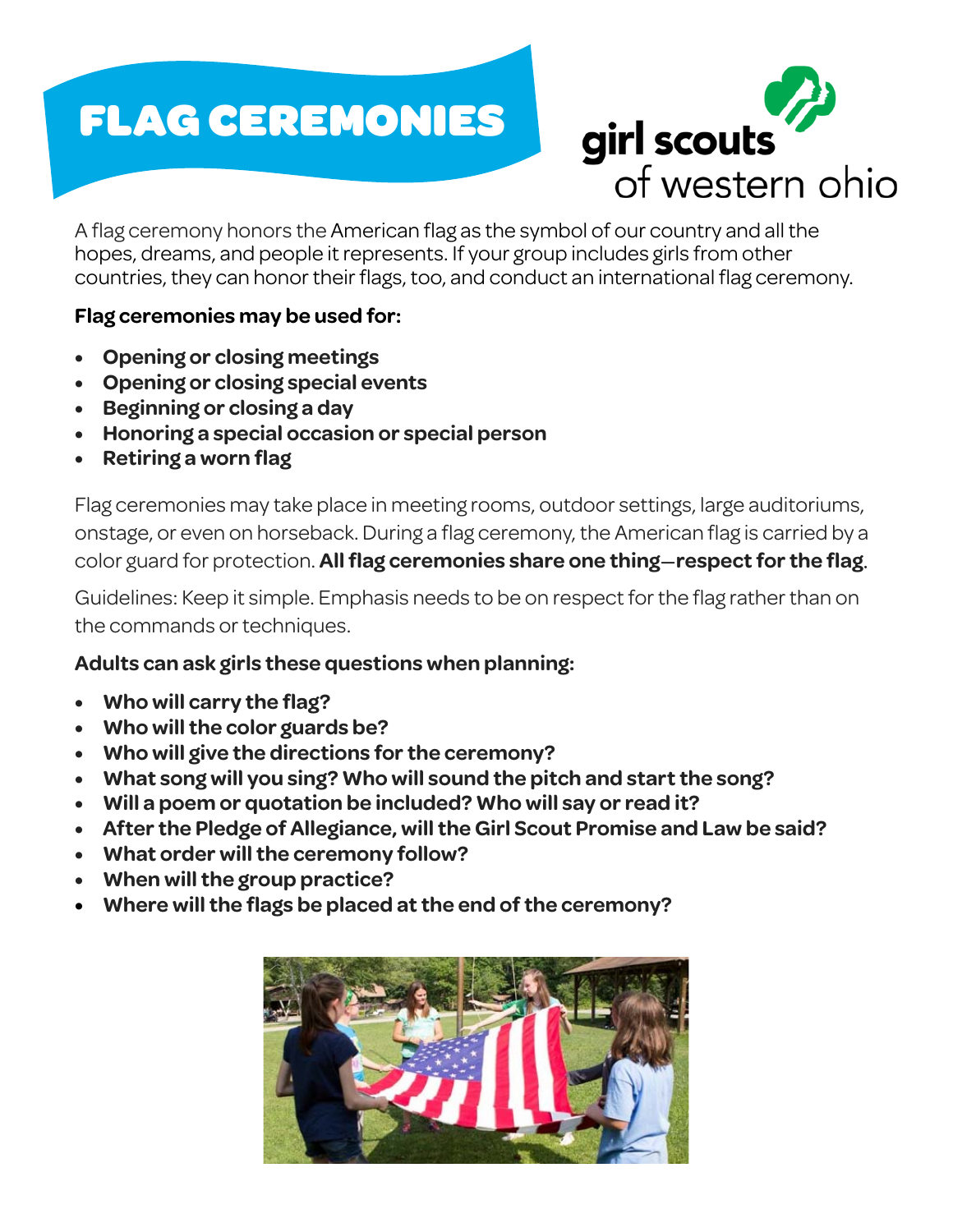### **Terms Used in a Flag Ceremony**



The **color bearer** (or flag bearer) is the person who carries the flag. There is one color bearer for each flag used in the ceremony.

The **color guard** is a team that guards the flags. Any even number of guards may be used, but usually four or six girls are sufficient.

The **Girl Scout in charge** (or **caller**) is a designated Girl Scout who announces or calls each part of the ceremony.

#### **Possible Commands for a Flag Ceremony:**

**"Girl Scouts, attention."** Used to announce that the flag ceremony is to begin.

**"Color guard, advance."** Signals the color guard to advance with the flags, or advance to pick up the flags.

**"Color guard, post the colors."** Directs the color guard to place the flag in flag standards or to attach the grommets to a flag pole rope.

**"Color guard, honor your flag."** or **"Color guard, salute your colors."** Signals the color guard to salute the American flag.

**"Please join us in saying the Pledge of Allegiance."** (Followed by an appropriate song, quotation, or poem, if so desired.)

**"Color guard, retire the colors."** Prompts the color guard to remove the flag from standards or to lower the flag, detach it from the rope, and fold it prior to being dismissed.

**"Color guard, dismissed."** Prompts the color guard to leave in formation, with or without the flag.

**"Girl Scouts, dismissed."** Indicates girls may leave in formation or be at ease where they have been standing.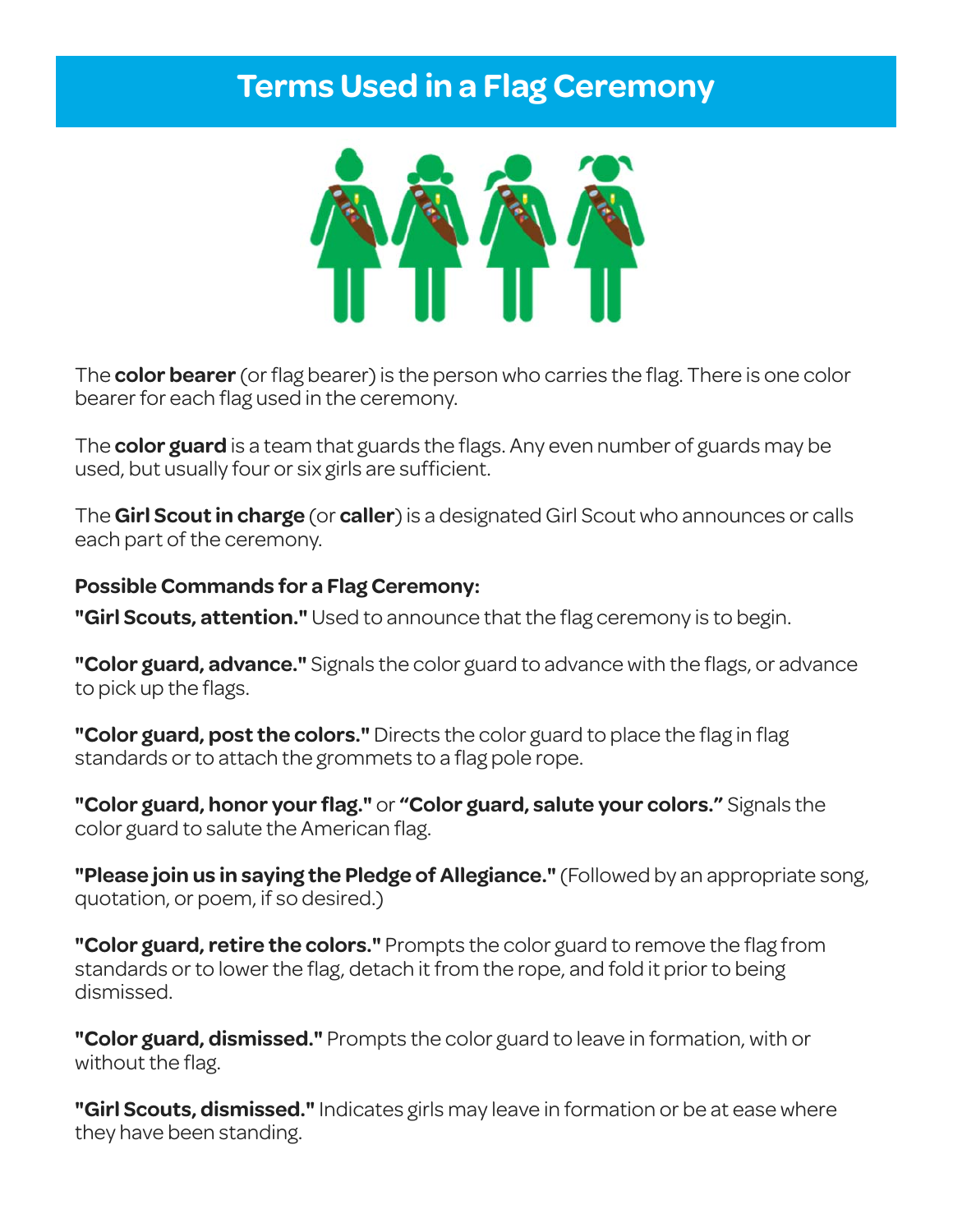## **Handling the Flag of the United States of America**

Display of the American flag is governed by law to ensure that it will be treated with the respect due the flag of a great nation. This is known as the **United States Flag Code**.

#### **Some of the rules most useful for Girl Scouts are:**

- **The flag of the United States of America should be at the center and at the highest point of the group** when a number of flags of States or localities or pennants of societies are grouped and displayed from staffs.
- When the flags are posted in stands or raised on a pole, **the American flag is always kept higher than other flags**, so it is placed in its stand after other flags are lowered into their standards, or it is raised up a pole first. When it's time to retire the colors, the American flag is taken out of its stand first so it remains the highest flag at all times.
- **The flag,** when carried in a procession with other flags, **should be either on the marching right** or, if there is a line of other flags, **in front of the center** of that line.
- When you **display the flag** on a wall or in a window where people can see it from the street, it **should be displayed flat with the blue part at the top and on the flag's own right** (which is the observer's left).
- When displayed **after dark, the flag should be illuminated**.
- The flag is to be **hoisted briskly and lowered slowly**, with dignity.
- The flag should **never be allowed to touch anything beneath it, nor should it ever be carried flat or horizontally**—always aloft and free.
- **Never use the flag as a cover or place anything on top of it**.
- **No disrespect** of any kind should be **shown to the flag of the United States**. It should be kept clean.

is a special ceremony that ends with burning the flag and disposing of the ashes in a respectful manner.

**For further information, check with council program staff.** 

For more information about flag ceremonies, see *The Girl's Guide to Girl Scouting***.**

Source: http://www.girlscouts.org/en/about-girl-scouts/ traditions/ceremonies.html#flag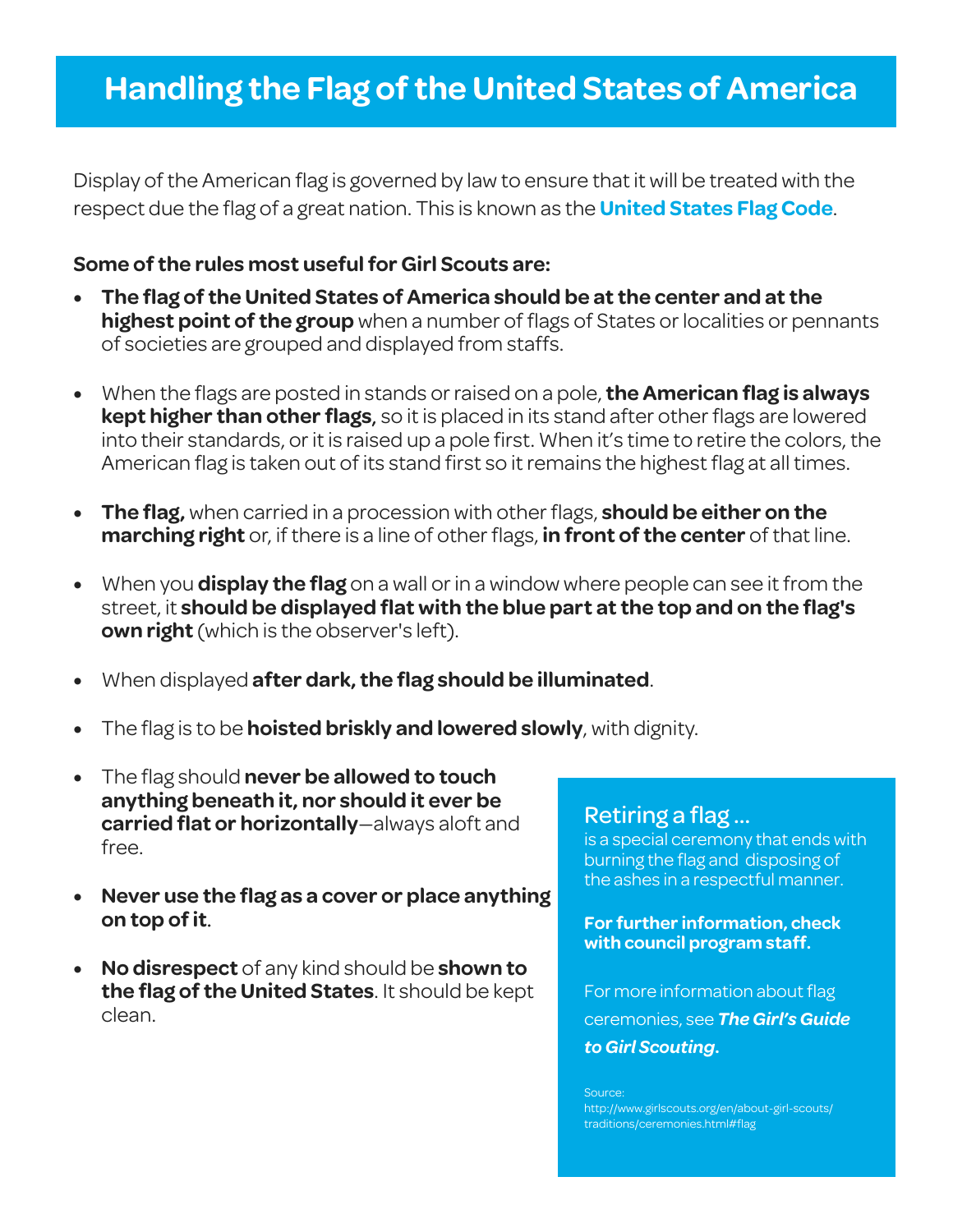# **Flag Raising Script**

**Caller:** "Girl Scouts, attention."

**Caller:** "Color guard, attention."

**Caller:** "Color guard, advance."

Color guard starts forward at a uniform pace with their left foot walking in a straight line to the pole. Pace should be moderate, but dignified. At the pole the leader of the guard (if there is no leader, the person to the left) will say quietly so only the guard can hear: "Color guard, halt". This is on a right foot. They should step with their left foot, then stop.

**Caller:** "Color guard, post the colors."

The color guard raises the flag, again. Pace should be moderate, but dignified.

#### **When the flag reaches the top and the rope is secured:**

**Caller:** "Color guard, salute."

The guard salutes for three seconds.

**Caller: "**Please join us in saying the Pledge of Allegiance and the Girl Scout Promise." Troop and audience repeat pledge and promise. Color guard stands at attention, but does not say the pledge or promise.

**Caller:** "Color guard, retreat. " They walk slower than before back to base (where they started from).

#### **Once there:**

**Caller:** "Color guard, dismissed."

**Caller:** "Girl Scouts, dismissed."

This signals to the attendees that the ceremony is over and they may now exit.



### **Equipment/Preparation**

1 flag pole and 1 American flag 4 Color guards should practice and be able to walk in step

1 Caller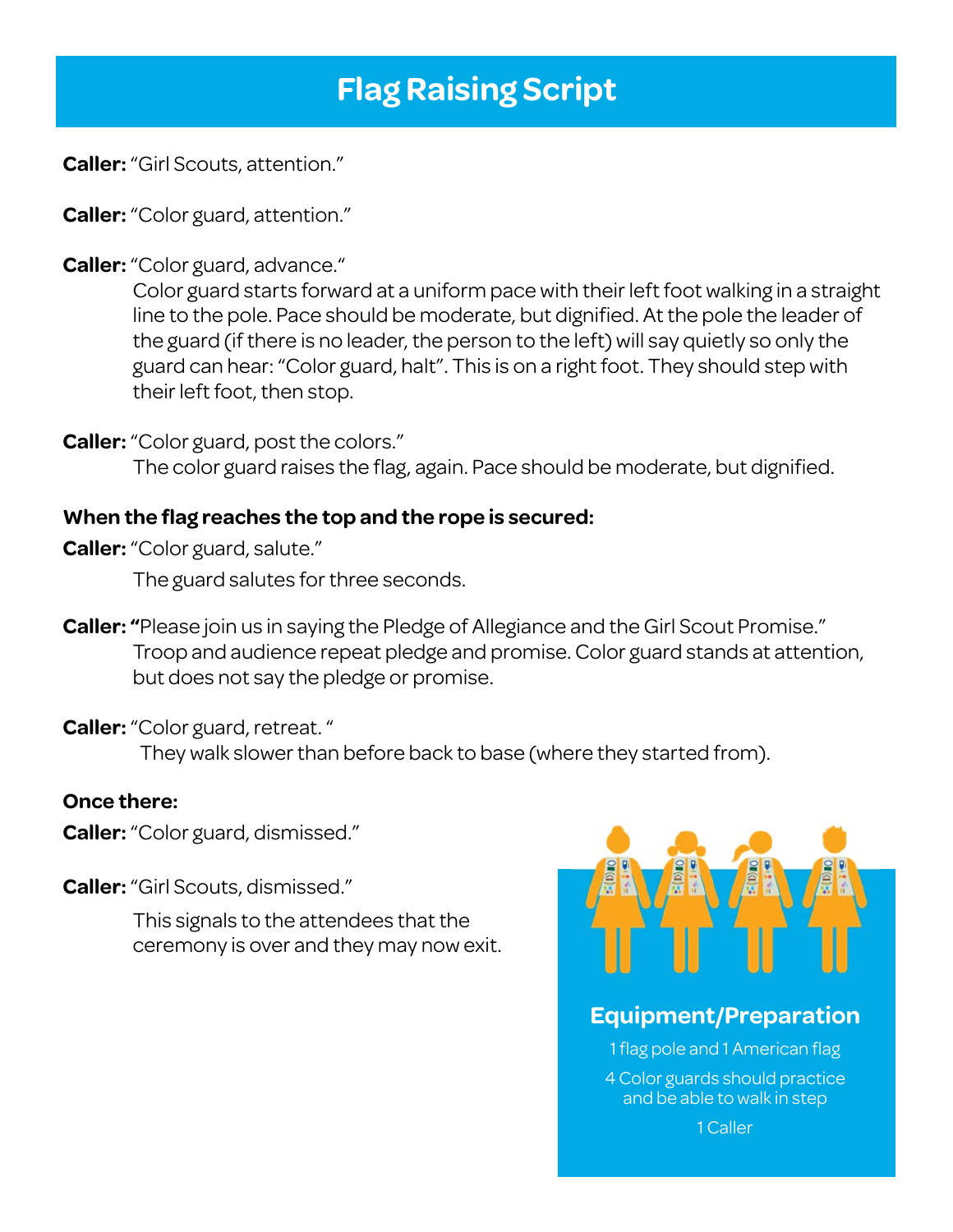# **Flag Lowering Script**

**Caller:** "Girl Scouts, attention!" Everyone comes to an attention stance.

**Caller:** "Color guard, attention!"

**Caller:** "Color guard, advance!"

Color guard marches forward at a uniform pace with uniform steps starting with the left foot in a straight line to the pole. Do not halt until given the command.

- **Caller:** "Color guard, salute the colors!" The guard salutes for three seconds.
- **Caller:** "Color guard, retire the colors."

The color guard lowers the flag. If flag is at half-staff, the pole runner should quickly raise the flag to full-staff before lowering. Pole runner then slowly lowers the flag. When the flag is in reach, one person in the color guard steps out of line to grab the stripes end of the flag to ensure that it does not touch the ground. When flag is completely lowered, third person unclips the flag from the bottom up and they move to the side to fold the flag properly while pole runner secures the flag pole. When pole runner is finished securing the flag pole, they move over to support the middle of the flag to ensure that it does not touch the ground and to that the flag is

folded as tightly as possible. After the flag is folded the color guard return to line, facing the flag pole, with the flag bearer in the center.

- **Caller:** "Please join us in singing Taps." Troop and audience sing Taps. Color guard stands at attention but does not sing.
- **Caller:** "Color guard, dismissed!"

Color guard turns in a clockwise rotation to face the caller in one swift movement color guard once again marches forward at a uniform pace with uniform steps starting with the left foot until they are given the next command.

**Caller:** "Girl Scouts, dismissed." Everyone is dismissed.



### **Equipment/Preparation**

1 American Flag raised to appropriate height

1 Caller, 1 Pole Runner, 3 additional Color guard members including a color bearer

Highest Ranking Adult Present (stands behind Color guard but does not move)

Learn to fold the flag: https://www.youtube.com/watch?v=tOogtUb7FnE

Learn Taps tune and lyrics : https://www.youtube.com/watch?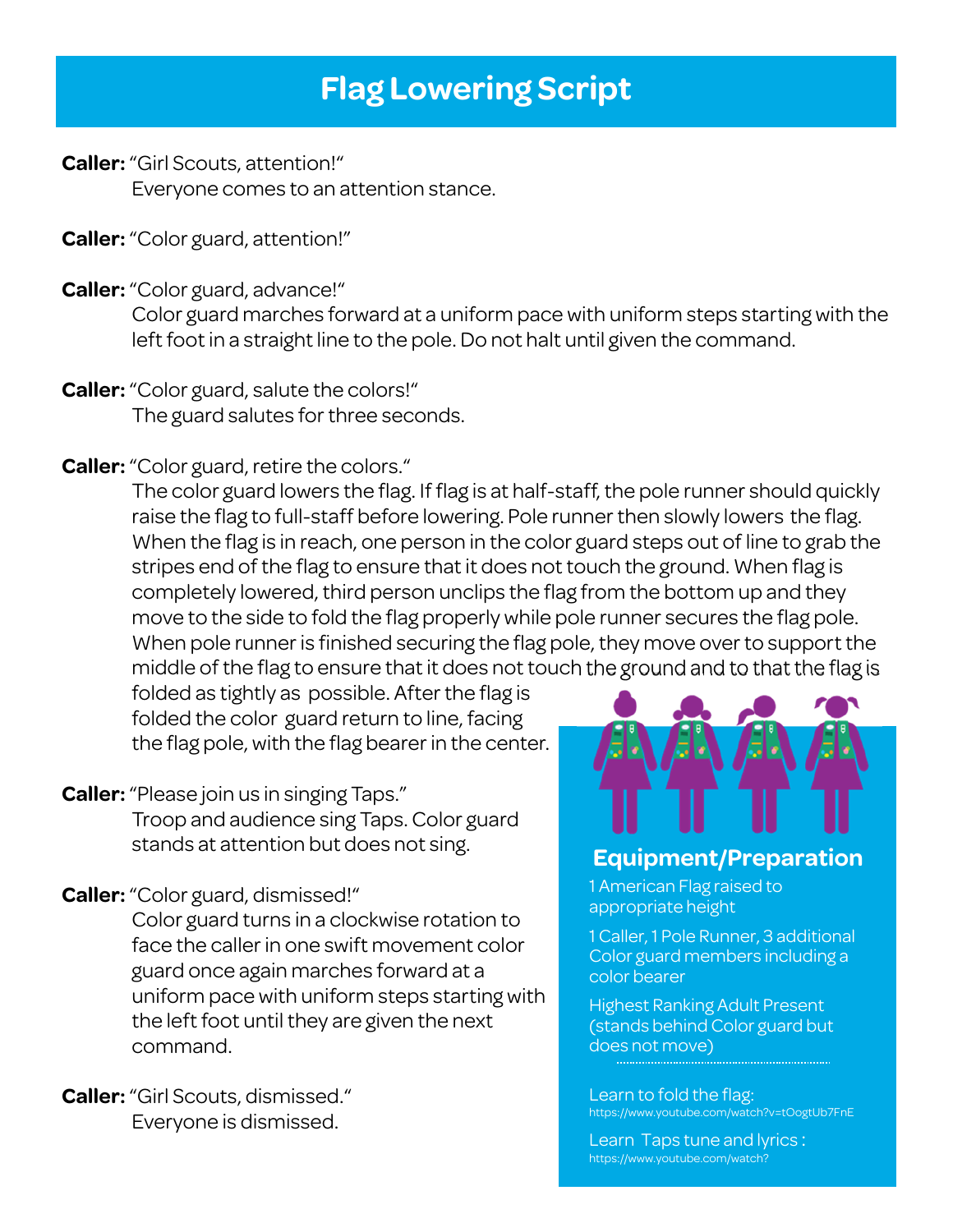### **Flag Retirement Service And Ceremony**

Ξ

### **Ceremony of Final Tribute**

- Only **one flag should be used in the ceremony**, which is representative of all the flags to be burned in the service. The remainder of the flags collected should be incinerated. A corporate, government, or military incinerator or furnace can usually be found for this purpose.
- The ceremony should be **conducted out-of-doors**, preferably in conjunction with a campfire program, and it should be very special.
- The ceremony involves **two color guards**, one for the flag currently in use and a special color guard for the flag to be retired from service. Of course, this may be adapted if conditions necessitate.
- Just **before sunset the flag** which has been flying all day **is retired** in the normal ceremonial procedure for that location or group.
- The color guard responsible for the flag receiving the final tribute moves to front and center. The leader should **present this color guard with the flag that has been selected for its final tribute and subsequent destruction**. The leader should instruct the color guard to "raise the colors."
- When the flag has been secured at the top of the pole, the **leader says:** "This flag has served its nation well and long. It has worn to a condition in which it should no longer be used to represent the nation. This flag represents all of the flags collected and being retired from service today. The honor we show here, this evening, for this one flag, we are showing for all of the flags, even those not physically here."
- **The leader should:** 
	- **Call the group to attention and order a salute**.
	- **Lead the entire group in the Pledge of Allegiance**; and **order the flag retired**  by the color guard.
	- Slowly and ceremoniously **lower and then respectfully fold the flag in the customary triangle.**
	- **Deliver the flag** to the leader, and then dismiss the group.